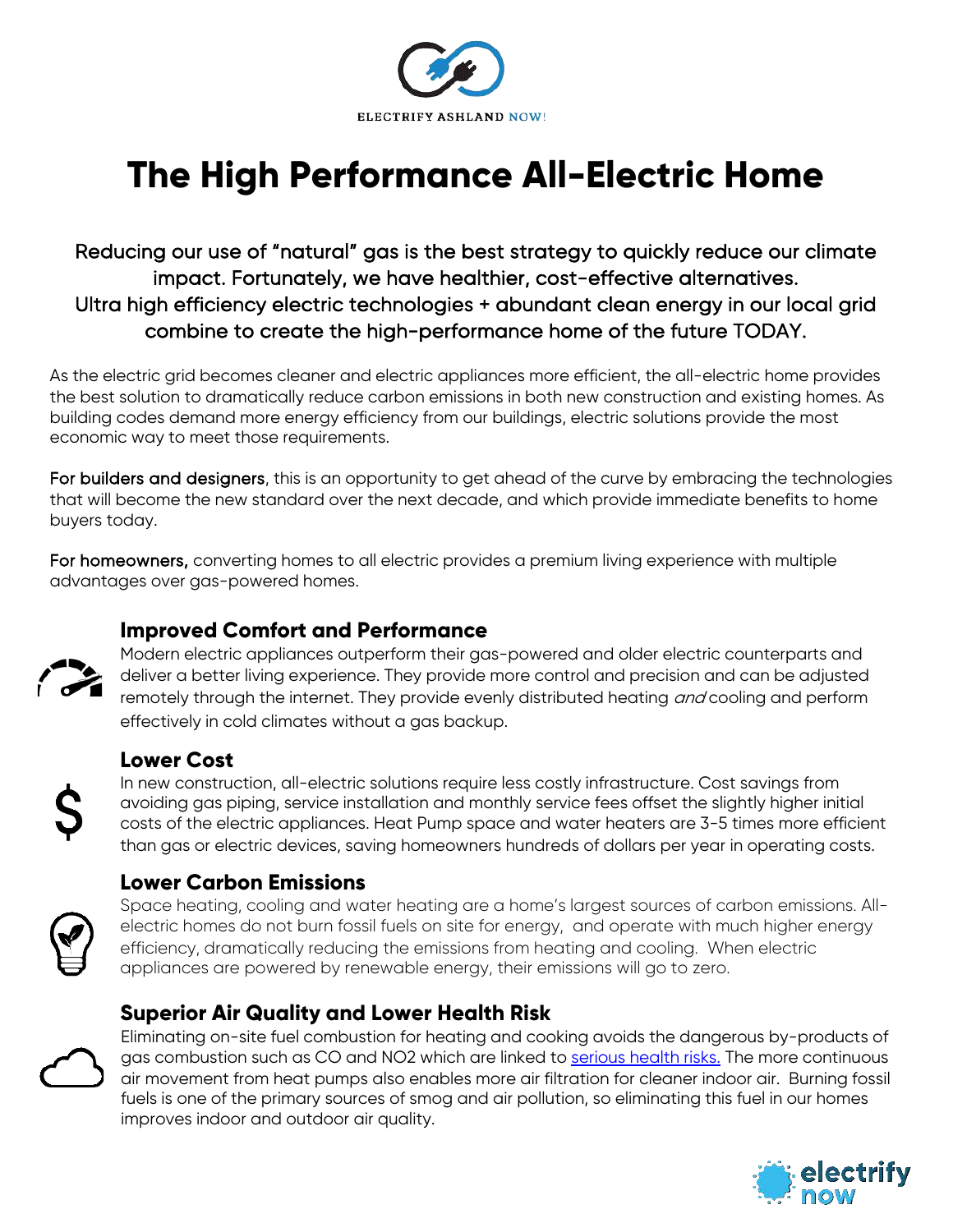

#### **Heat Pump Water Heater –** Lowest Operating Costs/Lowest Carbon Emissions

Heat pump water heaters capture ambient heat from the surrounding space and transfer the heat to the water in the tank. Because they are 3-5 times more efficient than electric resistance or gas fired solutions, a heat pump water heater produces fewer carbon emissions and lower energy bills than any other technology. These emissions will go to zero as the grid continues to get cleaner by state law.

| <b>Water Heater Type</b>      | <b>UEF</b><br>Rating | <b>Equipment</b><br><b>Cost</b> | Annual<br><b>Energy Cost</b> | <b>Average Annual</b><br><b>Carbon Emissions</b> |
|-------------------------------|----------------------|---------------------------------|------------------------------|--------------------------------------------------|
| <b>Good Heat Pump Storage</b> | 3.75                 | \$1,200                         | \$104                        | 0.03 Tons                                        |
| <b>Electric Tankless</b>      | 0.98                 | \$540                           | \$289                        | 0.08 Tons                                        |
| <b>Best Electric Storage</b>  | 0.93                 | \$520                           | \$419                        | 0.1 Tons                                         |
| <b>Gas Tankless</b>           | 0.90                 | \$1,135                         | \$206                        | 1.6 Tons                                         |
| <b>Best Gas Storage</b>       | 0.90                 | \$2,745                         | \$207                        | 1.7 Tons                                         |
| <b>Typical Gas Storage</b>    | 0.70                 | \$1,040                         | \$264                        | 2.2 Tons                                         |
| <b>Cheapest Gas Storage</b>   | 0.62                 | \$575                           | \$298                        | 2.5 Tons                                         |

Unit costs are for equipment only and do not include installation – actual costs may vary. Annual energy costs are based on Energy Guide Labels for each product. Carbon Emissions are based on Ashland gas and electric data from the Oregon DEQ.

#### **Heat Pump Space Heating/AC –** Lowest Operating Costs/Lowest Carbon Emissions

An external unit absorbs heat from the outside air and conducts heat to an indoor air handler that pushes warm air through the home. The same heat pump can provide air conditioning in the summer. These systems are effective in even the coldest areas of the U.S. and provide more air filtration and more even heating than gas systems. Ductless heat pumps and cold climate heat pumps produce the most heat for the money and the lowest carbon emissions. Emissions from heat pumps will go to zero as the grid continues to get cleaner.

| <b>Space Heating and Cooling Type</b>     | Cost of<br><b>1MMBTU</b> | Annual<br><b>Energy Cost</b> | Annual<br><b>Carbon Emissions</b> |
|-------------------------------------------|--------------------------|------------------------------|-----------------------------------|
| <b>Cold Climate Heat Pump</b>             | \$11                     | \$340-560                    | 0.09-0.15 Tons                    |
| <b>Ductless Heat Pump</b>                 | \$12                     | $$365 - 610$                 | 0.10-0.16 Tons                    |
| <b>Variable Speed Heat Pump</b>           | \$14                     | $$435 - 725$                 | 0.11-0.2 Tons                     |
| <b>Electric Baseboard</b>                 | \$36                     | \$1,100-1,825                | $0.3 - 0.5$ Tons                  |
| <b>Electric Resistance Furnace</b>        | \$52                     | \$1,560-2,600                | $0.4 - 0.7$ Tons                  |
| <b>Best Gas Furnace with VS Heat Pump</b> | \$16                     | \$490-825                    | $0.7 - 1.2$ Tons                  |
| <b>Best Gas Furnace 95% AFUE</b>          | \$17                     | \$500-850                    | 3.3-5.4 Tons                      |
| <b>Older Gas Furnace 80%AFUE</b>          | \$26                     | \$785-1,300                  | 5-8.3 Tons                        |

Energy costs and carbon emissions are based on Ashland energy sources and costs, DEQ carbon intensity data, and heating loads of 30-50 MMBTU per year for a typical Oregon home.